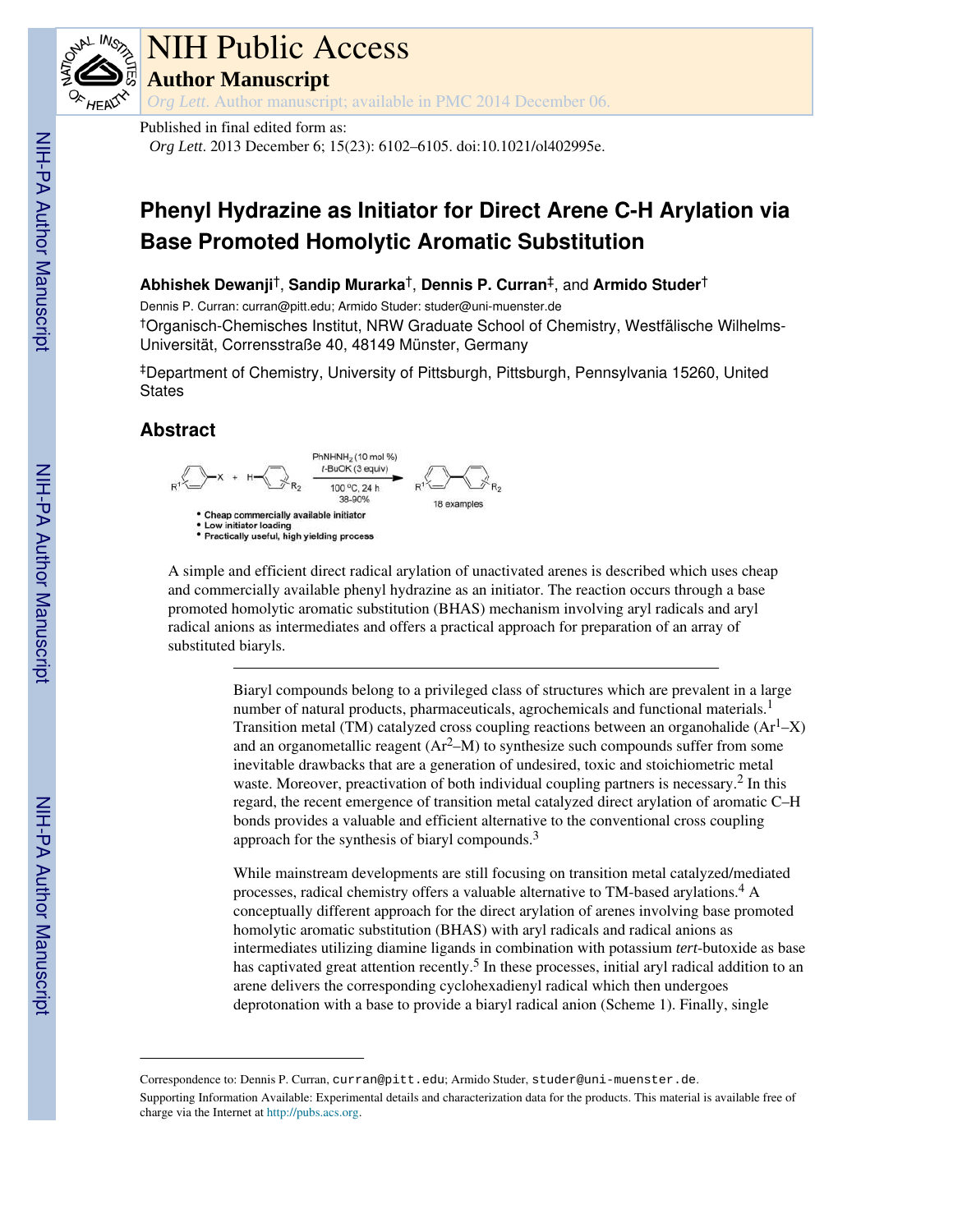electron transfer (SET) from this radical anionic species to the starting arylhalide generates another aryl radical along with the halide anion thereby sustaining the radical chain.<sup>6</sup>

Such BHAS type biarylations can be conducted inter<sup>7</sup> and intramolecularily.<sup>8</sup> Herein, we wish to report that phenyl hydrazine can efficiently initiate the BHAS of unactivated arenes under relatively mild reaction conditions at low initiator loading.

BHAS reactions are generally performed at high temperature using a large amount of a ligand. The amine ligand is supposed to be involved in the initiation step which is currently not well understood. A possibility is that the ligated *t-*BuOK acts as SET reducing reagent in the initiation step. However, it is obvious that such a species is not an ideal SET reducing reagent. A challenge in this field is therefore to find a reagent that allows initiating the BHAS reaction by single electron transfer (SET) to an aryl halide ideally at low temperature and at low initiator loading.

Along these lines, we decided to investigate alcoholates other than *t*-BuOK as initiators for the BHAS reaction between *m*-iodotoluene (**1a**) and benzene (for details see Supporting Information). These studies revealed that the structure of the K-alcoholate does indeed have an effect on the reaction outcome, but the tested alcoholates delivered similar or worse results than the well-established *t-*BuOK (see Supporting Information).<sup>9</sup>

We therefore continued our studies by looking at other potential initiators and assumed that phenyl hydrazine and its derivatives are valuable candidates. Phenyl hydrazines were chosen as initiators for the following two reasons: a) due to the α-effect exerted by the lone pairs of the adjacent nitrogen atoms hydrazines are good electron transfer agents and b) the hydrazinyl radicals resulting from the initial electron transfer are stabilized via a two center three electron bond configuration (compare with the stability of a N-oxyl radical).

The reaction between *m*-iodotoluene (**1a**) and benzene (**2a**) was chosen as model cross coupling for our investigations (Table 1). The initial experiment using 10 mol% of PhNHNH2 (**I**-1) as the initiator and *t*-BuOK (3 equiv) as base afforded the desired product **3a** in encouraging 42% yield along with 31% of unreacted starting material **1a** (entry 1). The yield did not improve upon increasing the amount of hydrazine to 40 mol% (entries 2, 3). Interestingly, GC-MS analysis of the crude reaction mixture revealed formation of toluene and at higher initiator loading formation of this side product became even more prominent.

We hypothesized that reduction of the initially formed aryl radical by H-abstraction from initiator **I**-1 to be responsible for toluene formation. In order to suppress this side reaction, we added the initiator **I**-1 (20 mol %) within 6 h in four equal portions to keep its concentration low. To our delight, the yield of **3a** improved to 84% (entry 4). A further increase in yield (88%) was achieved upon adding the initiator **I**-1 over 6 h via syringe pump (entry 5). The yield remained unaffected by decreasing the initiator loading to 10 mol % (entry 6). We then screened other phenyl hydrazine derivatives **I**-2, **I**-3 and **I**-4 as initiators. While **I**-4 delivered **3a** in slightly lower yield (78%, entry 9) as compared to the **I**-1-initiated reaction, reaction was not efficiently initiated with **I**-2 and **I**-3 (entries 7, 8). Further decrease in the amount of **I**-1 led to incomplete reaction, although the yield remained almost unaffected (entries 10, 11). Attempts to lowering the reaction temperature and decreasing the amount of *t*-BuOK were not fruitful (entries 12, 13). Moreover, extending the time for phenyl hydrazine addition (slower addition by syringe pump) did also not provide a better result (entries 14, 15). Reaction in the absence of phenylhydrazine provided only 3% of biphenyl **3a** documenting the important role of the hydrazine for this transformation (entry 16). To investigate the importance of the hydrazine structural motif on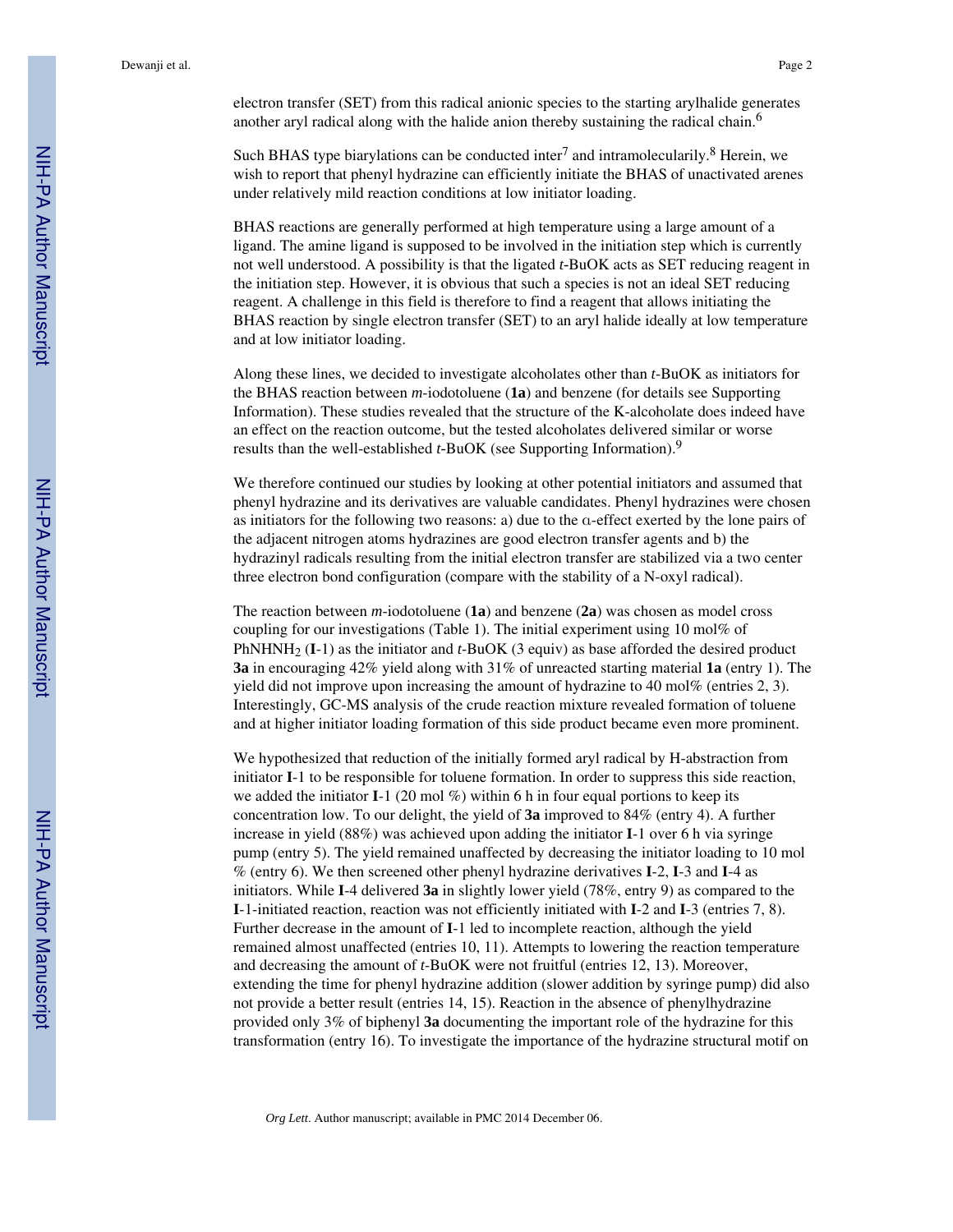we also tested diphenylamine as an initiator and obtained only 6% of **3a** under otherwise identical conditions (not shown in the Table 1).

With optimized conditions in hand (Table 1, entry 6), we explored the scope of the process by reacting several electronically and structurally diverse aryl iodides **1** with benzene (Table 2). Simple iodobenzene **1c**, *m*- and *p*-tolyl iodides (**1a** and **1b**), *p*-phenyl-iodobenzene **1d** and *m-*iodoxylene **1e** underwent efficient coupling with benzene to give the corresponding biaryls **3a–e** in high yields (entries 1–5). Pleasingly, aryl iodides containing both electron donating and electron withdrawing substituents efficiently cross coupled to the corresponding biphenyl derivatives in good yields (entries 6–10). Heteroaryl iodides such as **1l** and **1m** were precursors in the cross coupling reaction delivering the desired products **3l** and **3m** in good yields (entries 12, 13). Notably, sterically encumbered aryl iodides **1h** and **1k** were tolerated and gave the targeted biaryls in isolated yields of 71% and 61%, respectively (entries 8 and 11). Disappointingly, reaction did not work using chloro or bromobenzene as substrates.

Further exploration of substrate scope was performed by reacting aryl iodides **1b** and **1f** with different arenes **2** (toluene, anisole, fluorobenzene) and pyrazine. As expected, reactions of aryl iodides with substituted benzenes afforded regioisomeric mixtures favoring the *ortho* products (Table 2, entries 14–16). In all these cases, products were isolated in moderate to good yields and also pyrazine (**2e**) furnished the coupling product **3q** in high yield (82%, entry 17).

We also studied the phenylhydrazine initiated arylation of **2a** with 1,3- and 1,4-haloiodobenzenes **1n–q** (Scheme 2). For 4-haloiodobenzenes (**1n**–**p**) *para*-terphenyl **3d** was obtained in 48–58% yields. A similar reactivity was observed with **1q** providing the *meta*terphenyl **4** in 58% yield. It is remarkable to note that for these haloiodobenzenes bromide and in particular also the chloride showed about the same reactivity as the iodide.

Considering that toluene was observed as a side product in the initial screening using **1a** and noting that a trace amount of biphenyl was formed in all reactions where benzene was used as aryl radical acceptor (as identified by GC-MS), we propose the following mechanism for these BHAS. Phenylhydrazine is first deprotonated by *t-*BuOK. In the initiation step, the deprotonated phenylhydrazine then transfers an electron to iodobenzene **1** generating the intermediate radical anion **B** and hydrazinyl radical **A**. The radical anion **B** undergoes fragmentation to deliver the corresponding aryl radical **C** (if the electron transfer is dissociative, radical anion **B** is not an intermediate). Finally, **C** undergoes BHAS via aryl radical addition to the arene to form the cyclohexadienyl radical **D** followed by deprotonation to give **E**. Electron transfer to the starting aryl halide eventually delivers the final product and completes the radical chain process.

In the terphenyl synthesis internal electron transfer of the biaryl radical anion to generate a biaryl radical is faster than intermolecular SET to the substrate dihaloarene.<sup>10</sup> The initially generated hydrazinyl radical **A** and the initiator **I**-1 can reduce aryl radicals via H-transfer which likely accounts for the observed dehalogenated arene side products. PhN=NH, generated after H-transfer from **A**, can act as good H-transfer reagent which after H-transfer and subsequent nitrogen fragmentation yields the phenyl radical, which in the BHAS with an arene generates the corresponding biaryl identified by GC-MS as side product.

In conclusion, we have disclosed phenyl hydrazine as a cheap and commercially available initiator for the direct arylation of several unactivated arenes using a diverse array of aryl and heteroaryl iodides, which in turn enabled efficient construction of several structurally and electronically diverse biaryls. Reactions occur through base promoted homolytic

*Org Lett*. Author manuscript; available in PMC 2014 December 06.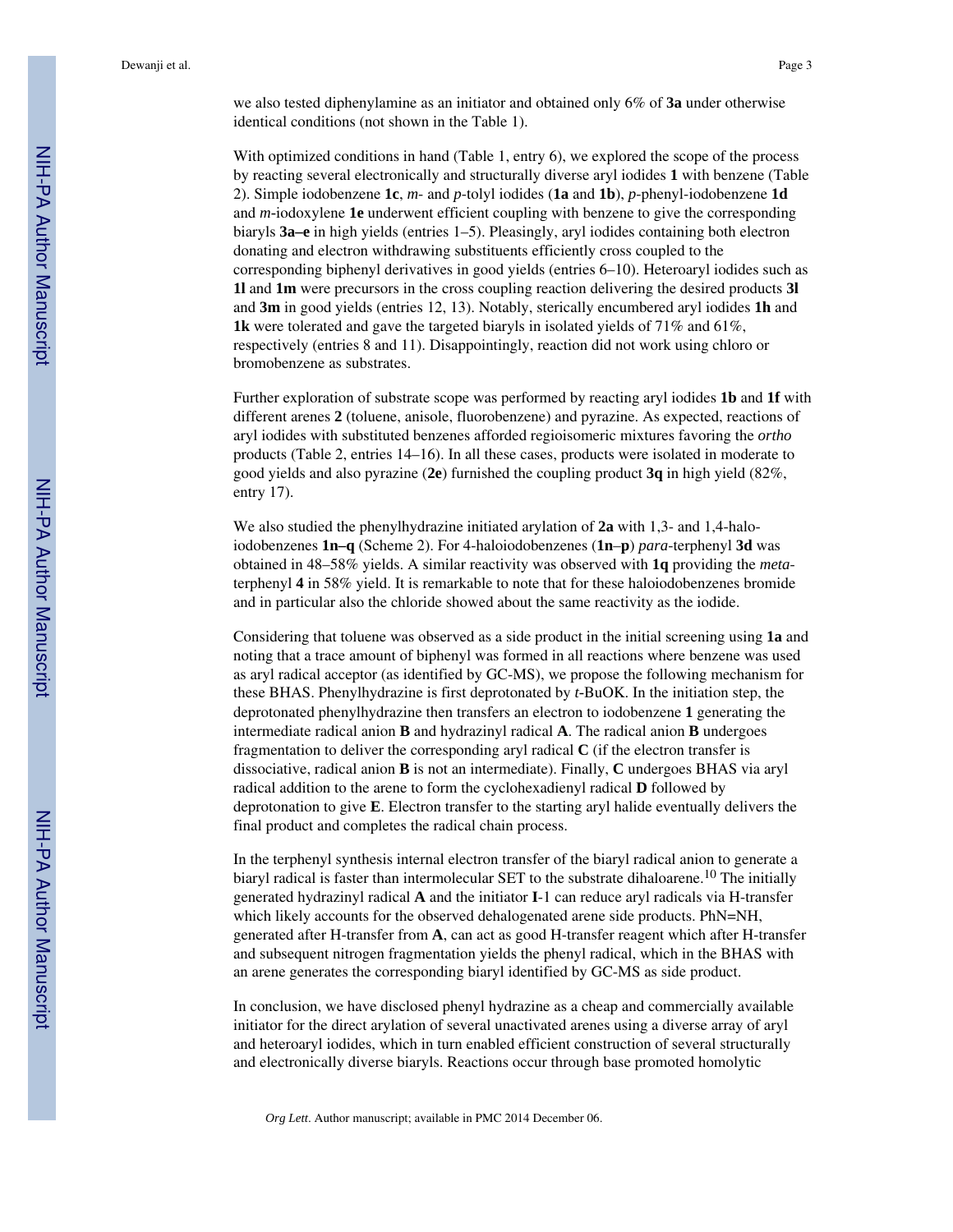aromatic substitution (BHAS) and involves aryl radicals and aryl radical anions as intermediates. Double C-H arylation is successfully demonstrated which allowed construction of extended  $\pi$ -electron systems.

#### **Supplementary Material**

Refer to Web version on PubMed Central for supplementary material.

#### **Acknowledgments**

AD thanks the NRW Graduate School of Chemistry for a stipend and DPC thanks the NIH for financial support.

#### **References**

- 1. Hassan J, Sevignon M, Gozzi C, Schulz E, Lemaire M. Chem Rev. 2002; 102:1359. [PubMed: 11996540]
- 2. de Meijere, A.; Diederich, F. Metal-Catalyzed Cross-Coupling Reactions. 2. Wiley-VCH; Weinheim: 2004.
- 3. (a) Alberico D, Scott ME, Lautens M. Chem Rev. 2007; 107:174. [PubMed: 17212475] (b) Li BJ, Yang SD, Shi ZJ. Synlett. 2008:949.(c) Daugulis O, Do HQ, Shabashov D. Acc Chem Res. 2009; 42:1074. [PubMed: 19552413] (d) McGlacken GP, Bateman LM. Chem Soc Rev. 2009; 38:2447. [PubMed: 19623360] (e) Ackermann L, Vicente R, Kapdi AR. Angew Chem, Int Ed. 2009; 48:9792.(f) Campeau LC, Stuart DR, Fagnou K. Aldrichim Acta. 2007; 40:7.(g) Arockiam PB, Bruneau C, Dixneuf PH. Chem Rev. 2012; 112:5879. [PubMed: 22934619]
- 4. (a) Vaillard, SE.; Studer, A. In Encyclopedia of Radicals in Chemistry, Biology and Materials. Studer, A.; Chatgilialoglu, C., editors. Vol. 2. Wiley; Chichester: 2012. p. 1059(b) Pratsch G, Heinrich MR. Top Curr Chem. 2012; 320:33. [PubMed: 21506005]
- 5. (a) Yanagisawa S, Ueda K, Taniguchi T, Itami K. Org Lett. 2008; 10:4673. [PubMed: 18816127] (b) Liu W, Cao H, Zhang H, Zhang H, Chung KH, He C, Wang H, Kwong FY, Lei A. J Am Chem Soc. 2010; 132:16737. [PubMed: 20677824] (c) Sun CL, Li H, Yu DG, Yu M, Zhou X, Lu XY, Huang K, Zheng SF, Li BJ, Shi ZJ. Nat Chem. 2010; 2:1044. [PubMed: 21107368] (d) Shirakawa E, Itoh K-i, Higashino T, Hayashi T. J Am Chem Soc. 2010; 132:15537. [PubMed: 20961045]
- 6. Studer A, Curran DP. Angew Chem, Int Ed. 2011; 50:5018.
- 7. (a) Qiu Y, Liu Y, Yang K, Hong W, Li Z, Wang Z, Yao Z, Jiang S. Org Lett. 2011; 13:3556. [PubMed: 21688855] (b) Yong GP, She WL, Zhang YM, Li YZ. Chem Commun. 2011; 47:11766. (c) Castro S, Fernandez JJ, Vicente R, Fananas FJ, Rodriguez F. Chem Commun. 2012; 48:9089.(d) Chen WC, Hsu YC, Shih WC, Lee CY, Chuang WH, Tsai YF, Chen PP, Ong TG. Chem Commun. 2012; 48:6702.(e) Shirakawa E, Zhang X, Hayashi T. Angew Chem, Int Ed. 2011; 50:4671.(f) Sun CL, Gu YF, Wang B, Shi ZJ. Chem Eur J. 2011; 17:10844. [PubMed: 21932230] (g) Liu H, Yin B, Gao Z, Li Y, Jiang H. Chem Commun. 2012; 48:2033.(h) Budén ME, Guastavino JF, Rossi RA. Org Lett. 2013; 15:1174. [PubMed: 23463911] (i) Zhao H, Shen J, Guo J, Ye R, Zeng H. Chem Commun. 2013; 49:2323.(j) Liu W, Tian F, Wang X, Yu H, Bi Y. Chem Commun. 2013; 49:2983. (k) Cheng Y, Gu X, Li P. Org Lett. 2013; 15:2664. [PubMed: 23688041]
- 8. (a) De S, Ghosh S, Bhunia S, Sheikh JA, Bisai A. Org Lett. 2012; 14:4466. [PubMed: 22892050] (b) Roman DS, Takahashi Y, Charette AB. Org Lett. 2011; 13:3242. [PubMed: 21568277] (c) Sun CL, Gu YF, Huang WP, Shi ZJ. Chem Commun. 2011; 47:9813.(d) Bhakuni BS, Kumar A, Balkrishna SJ, Sheikh JA, Konar S, Kumar S. Org Lett. 2012; 14:2838. [PubMed: 22621204] (e) Wu Y, Wong SM, Mao F, Chan TL, Kwong FY. Org Lett. 2012; 14:5306. [PubMed: 23057703]
- 9. During our studies an interesting report demonstrating that simple alcohols such as *n*-BuOH act as efficient promoters for direct BHAS-type C–H arylations was disclosed (see ref. 7j). However, in our hands *n*-BuOH showed only a small positive effect (see SI).
- 10. Bunnett JF, Creary X. J Org Chem. 1974; 39:3611.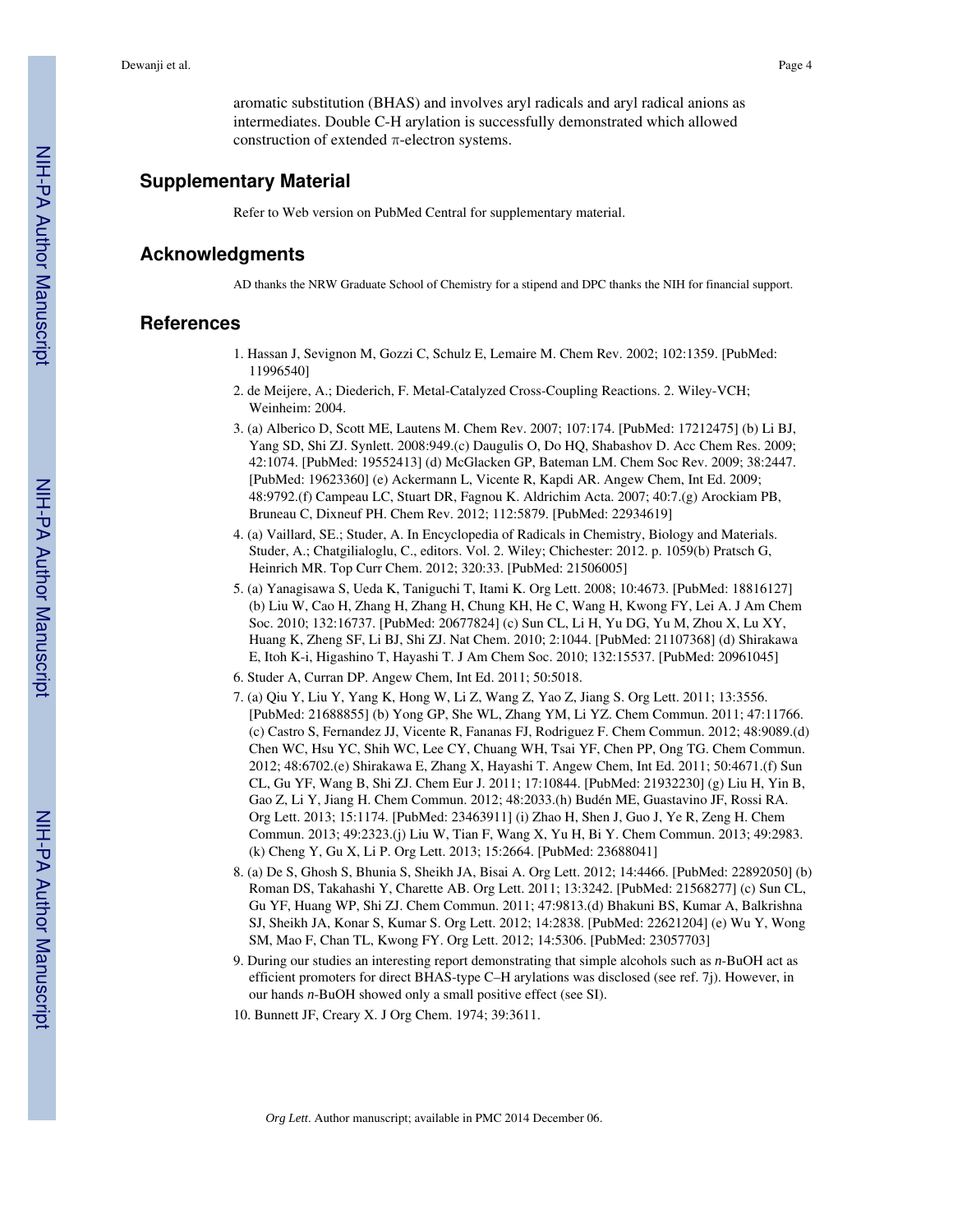Dewanji et al. Page 5





**Scheme 1.** Base Promoted Biaryl Synthesis *via* Homolytic Aromatic Substitution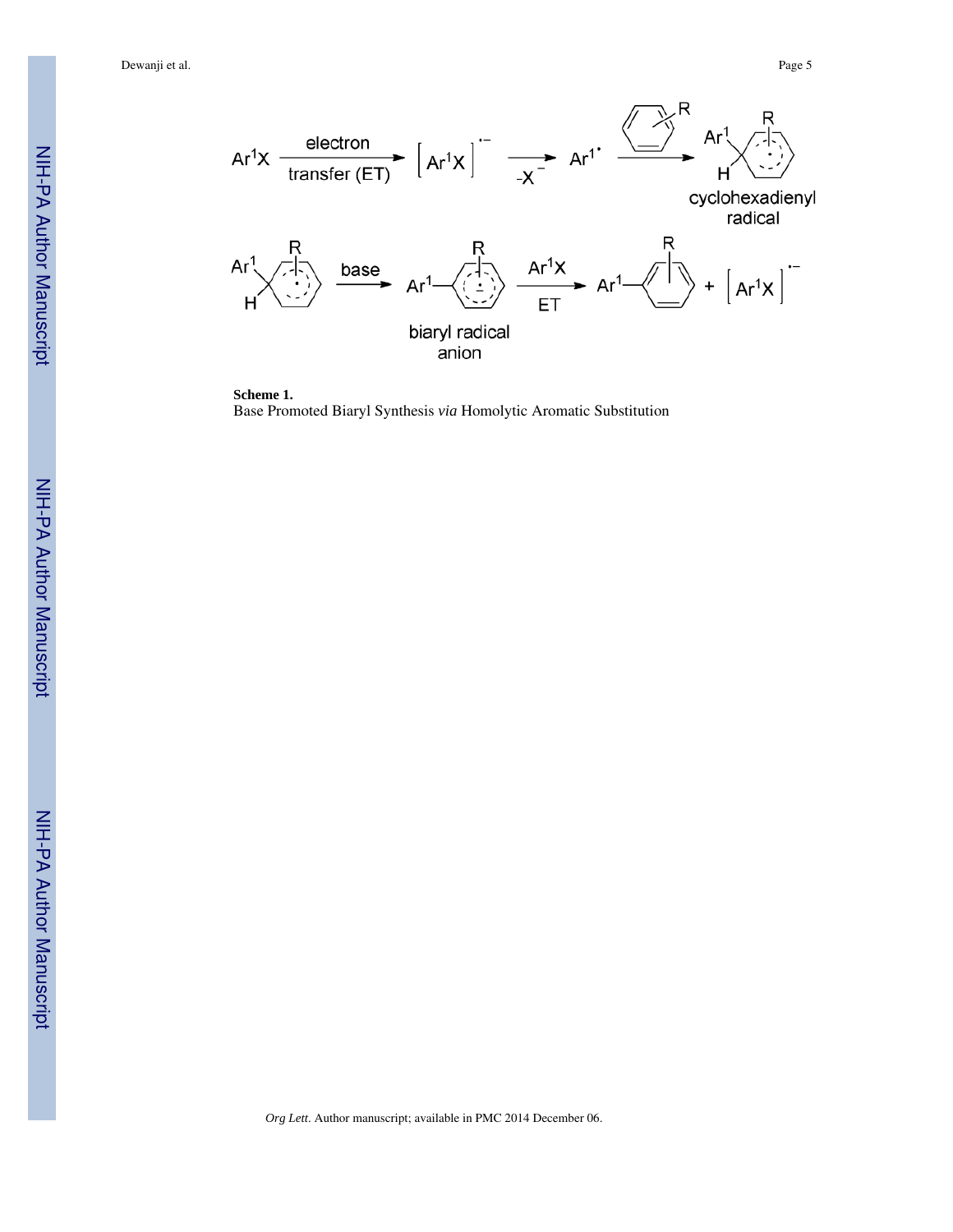Dewanji et al. Page 6





Terphenyl Synthesis *via* Direct Bisarylation of Haloiodoarenes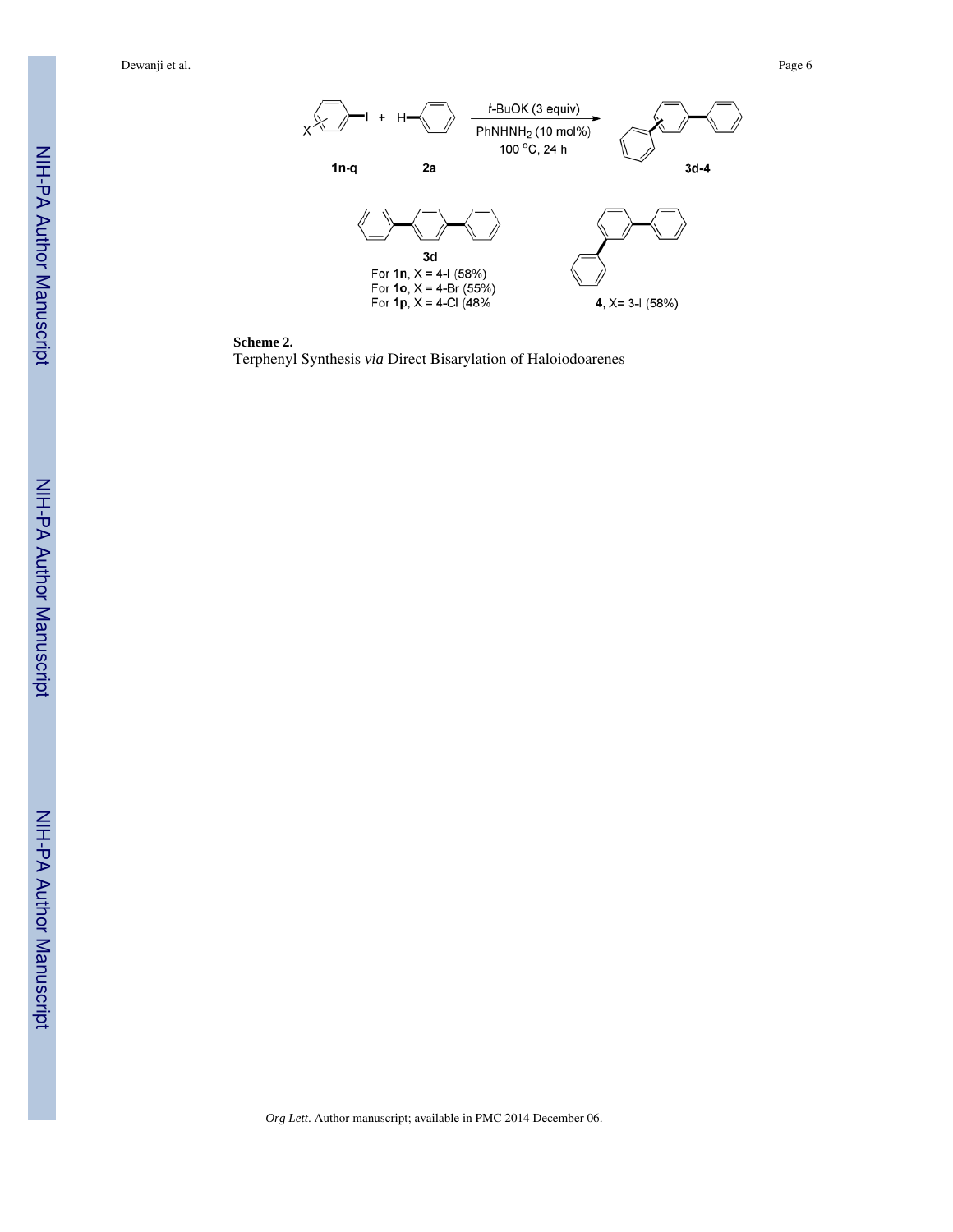Dewanji et al. Page 7



Propagation



Side product derived from initiator



**Scheme 3.** Proposed Mechanism

NIH-PA Author Manuscript

NIH-PA Author Manuscript

*Org Lett*. Author manuscript; available in PMC 2014 December 06.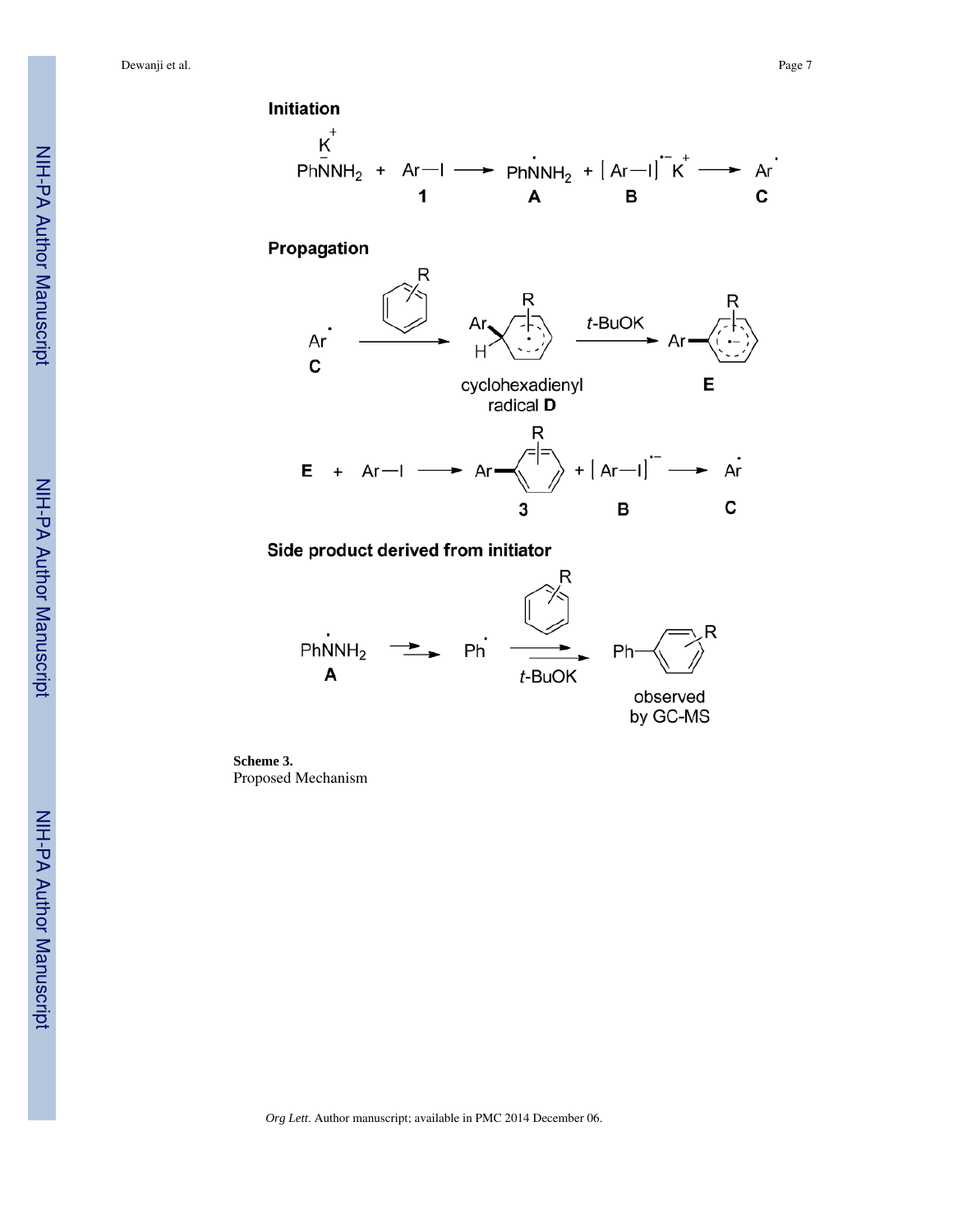#### **Table 1**

#### Optimization of Arylation Reaction Conditions



 $PhNHNH<sub>2</sub> (I-1)$  $PhN(Me)NH<sub>2</sub> (I-2)$ PhNHNMe<sub>2</sub> (I-3) PhNHNHPh (I-4)

| entry           |                              | initiator (mol %) duration of addition (h) | yield $(\%)^b$ | unreacted 1a $(\%)^b$ |
|-----------------|------------------------------|--------------------------------------------|----------------|-----------------------|
| $\mathbf{1}$    | $I_1(10)$                    |                                            | 42             | 31                    |
| $\sqrt{2}$      | $I_1(20)$                    |                                            | 48             | 30                    |
| $\mathfrak z$   | $I_1(40)$                    |                                            | 53             | 5                     |
| $\overline{4}$  | ${\rm I}_1\left( 20 \right)$ | 6 <sup>c</sup>                             | 84             |                       |
| 5               | $I_1(20)$                    | 6 <sup>d</sup>                             | 88             |                       |
| 6               | ${\bf I_1}$ (10)             | 6 <sup>d</sup>                             | 88             | ۰                     |
| $\tau$          | $I_2(10)$                    | 6 <sup>d</sup>                             | 3              | 83                    |
| $\,$ 8 $\,$     | $I_3(10)$                    | 6 <sup>d</sup>                             | $\tau$         | 73                    |
| 9               | $I_4(10)$                    | 6 <sup>d</sup>                             | $78\,$         | $\overline{4}$        |
| 10              | $I_1(5)$                     | 6 <sup>d</sup>                             | 87             | 5                     |
| 11              | $I_1(7.5)$                   | 6 <sup>d</sup>                             | 85             | $\sqrt{2}$            |
| 12 <sup>e</sup> | $I_1(10)$                    | 6 <sup>d</sup>                             | 58             | 28                    |
| $13^f\,$        | $I_1(10)$                    | 6 <sup>d</sup>                             | 86             | $\mathfrak{Z}$        |
| 14              | $I_1(10)$                    | 8 <sup>d</sup>                             | 88             |                       |
| 15              | $I_1(10)$                    | 10 <sup>d</sup>                            | 88             |                       |
| 16              | $I_1(0)$                     | 6 <sup>d</sup>                             | 3              | 90                    |

*a* The reaction was carried out with 0.31 mmol of **1a** in 3.1 mL of benzene as solvent.

 $^b$ Yield was calculated from NMR using CH<sub>2</sub>Br<sub>2</sub> as an internal standard.

 $c_{\mathbf{I}-1}$  was added batchwise (4 x 5 mol %).

*d* Initiator was added as a solution in benzene (0.15 M) using a syringe pump.

*e* Reaction was performed at 80 °C.

*f* 2.5 equiv of *t*-BuOK was used.